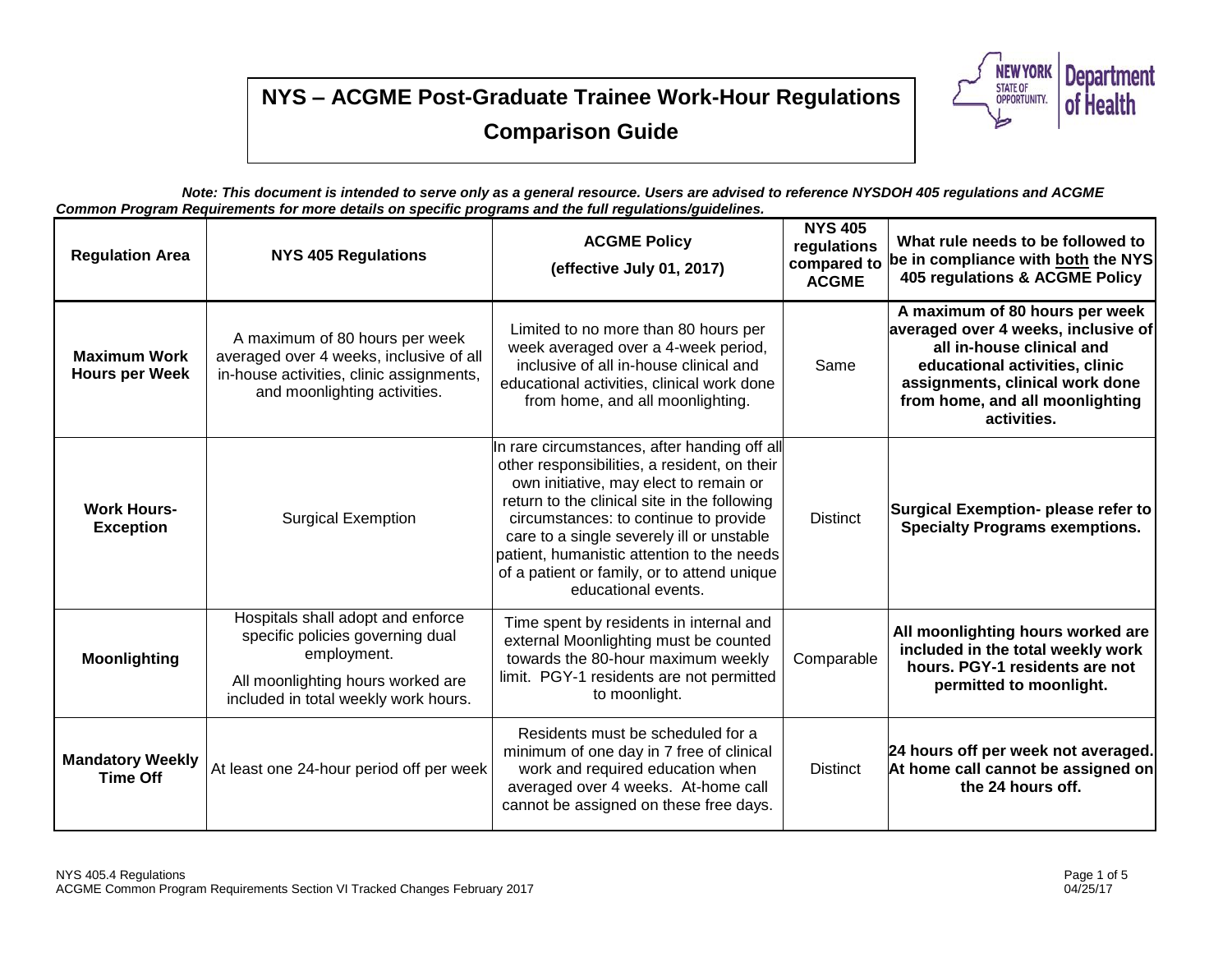

| <b>Regulation Area</b>                                                    | <b>NYS 405 Regulations</b>                                                                                                                                                                                                                                                          | <b>ACGME Policy</b><br>(effective July 01, 2017)                                                                                                                                                                                                                                                                                                                                                                                                 | <b>NYS 405</b><br>regulations<br>compared to<br><b>ACGME</b> | What rule needs to be followed to<br>be in compliance with both the NYS<br>405 regulations & ACGME Policy                                                                                                                                                                                                                                                                        |
|---------------------------------------------------------------------------|-------------------------------------------------------------------------------------------------------------------------------------------------------------------------------------------------------------------------------------------------------------------------------------|--------------------------------------------------------------------------------------------------------------------------------------------------------------------------------------------------------------------------------------------------------------------------------------------------------------------------------------------------------------------------------------------------------------------------------------------------|--------------------------------------------------------------|----------------------------------------------------------------------------------------------------------------------------------------------------------------------------------------------------------------------------------------------------------------------------------------------------------------------------------------------------------------------------------|
| <b>Mandatory Rest /</b><br><b>Time Off Between</b><br><b>Work Periods</b> | Scheduled on-duty assignments<br>separated by not less than 8 non-working<br>hours                                                                                                                                                                                                  | Residents should have 8 hours off<br>between scheduled clinical work and<br>educational periods.<br>Residents must have at least 14 hours<br>free of clinical work and education after<br>24 hours of in-house call.                                                                                                                                                                                                                             | <b>Distinct</b>                                              | All residents must have 8 hours off<br>between scheduled clinical<br>work/educational periods.<br>Residents must have at least 14<br>hours free of clinical work and<br>education after 24 hours of in-<br>house call.                                                                                                                                                           |
| <b>Maximum Work</b><br><b>Period Length</b>                               | Postgraduate trainees are not scheduled<br>to work for more than 24 consecutive<br>up to 3 additional hours of transition time<br>to be used for transfer of patient care,<br>rounds, or grand rounds. No new patient<br>care may be assigned during the 3-hour<br>transition time. | Clinical and educational work periods for<br>residents must not exceed 24 hours of<br>continuous scheduled clinical<br>hours. Residents may remain on duty for assignments. Up to 4 hours of additional<br>time may be used for activities related to<br>patient safety, such as providing effective<br>transitions of care, and/or resident<br>education. Additional patient care<br>responsibilities must not be assigned<br>during this time. | <b>Distinct</b>                                              | Continuous on-site duty, including<br>in-house call, must not be<br>scheduled for/exceed 24<br>consecutive hours. Residents may<br>remain on duty for up to 3<br>additional hours (total of 27 hours)<br>of transition time to be used for<br>transfer of patient care, rounds, or<br>grand rounds. No new patient care<br>may be assigned during the 3-hour<br>transition time. |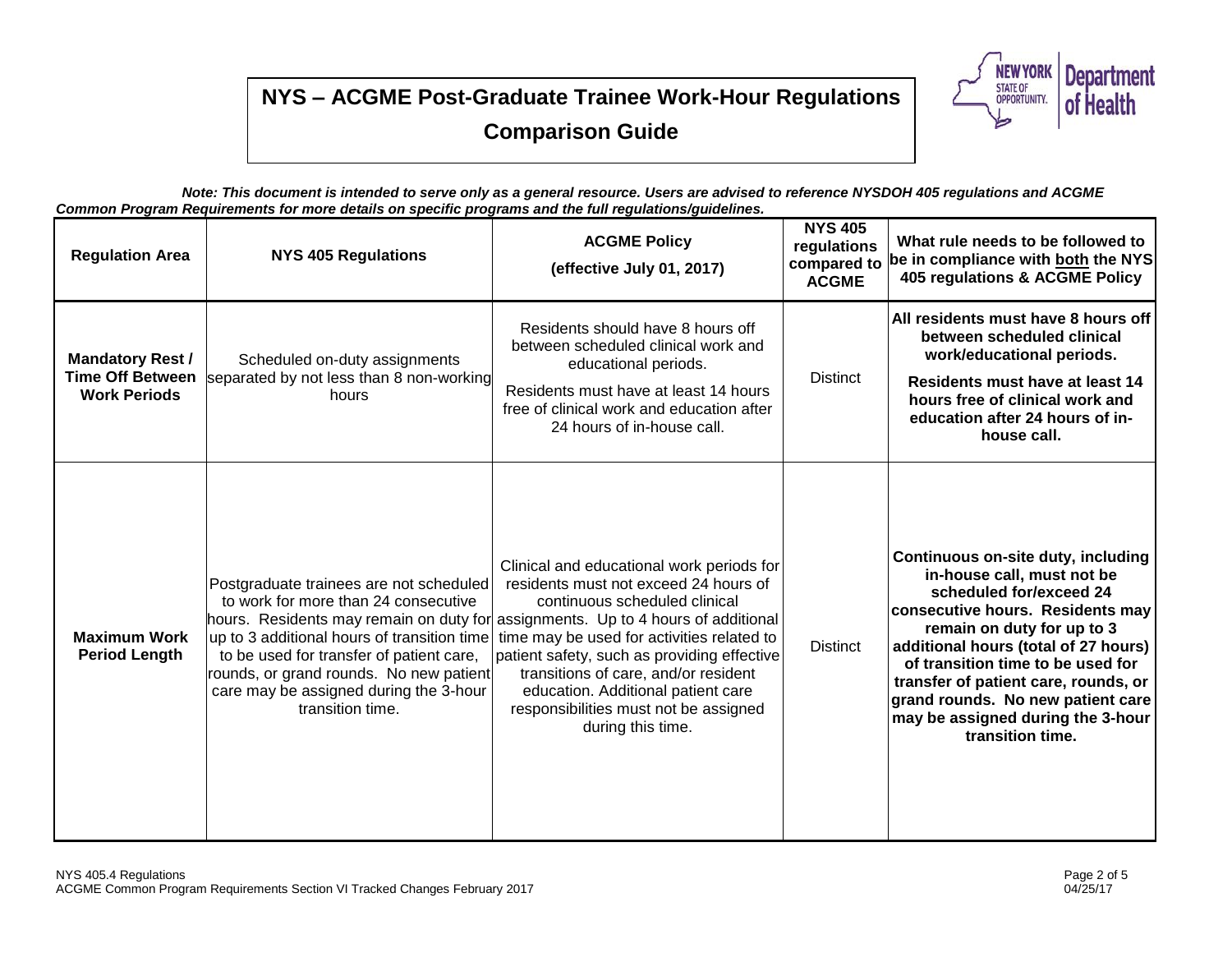

| <b>Regulation Area</b>                                   | <b>NYS 405 Regulations</b>                                                                                                                                                                                                                                                                                                                                                                                                                                                                                                                                                                        | <b>ACGME Policy</b><br>(effective July 01, 2017)                                                                                                                                                                                                                                                                                               | <b>NYS 405</b><br>regulations<br>compared to<br><b>ACGME</b> | What rule needs to be followed to<br>be in compliance with both the NYS<br>405 regulations & ACGME Policy                                                                                        |
|----------------------------------------------------------|---------------------------------------------------------------------------------------------------------------------------------------------------------------------------------------------------------------------------------------------------------------------------------------------------------------------------------------------------------------------------------------------------------------------------------------------------------------------------------------------------------------------------------------------------------------------------------------------------|------------------------------------------------------------------------------------------------------------------------------------------------------------------------------------------------------------------------------------------------------------------------------------------------------------------------------------------------|--------------------------------------------------------------|--------------------------------------------------------------------------------------------------------------------------------------------------------------------------------------------------|
| <b>Maximum On Call</b><br>(In-house)<br><b>Frequency</b> | Programs utilizing Surgical Exemption,<br>call is limited to every 3rd night.                                                                                                                                                                                                                                                                                                                                                                                                                                                                                                                     | Residents must be scheduled for in-<br>house call no more frequently than every<br>third night, averaged over a four-week<br>period.                                                                                                                                                                                                           | Comparable                                                   | Every 3rd night averaged over 4<br>weeks.<br>Every 3rd night if using surgical<br>exemption.                                                                                                     |
| <b>Specialty Program</b><br><b>Exemptions</b>            | <b>Surgical Exemption: On-call duty in the</b><br>hospital during the night shift hours by<br>trainees in surgery shall not be included<br>in the 24-hour on-call and 80-hour limits<br>if the hospital can document that during<br>such night shifts, postgraduate trainees:<br>are generally resting; documented 4-5<br>hours uninterrupted rest/sleep<br>on-call no more than every 3rd night<br>the on-call duty is followed by a non-<br>working period of no less than 16 hours<br>policies and procedures are in place to<br>immediately relieve a postgraduate<br>trainee due to fatigue. | A Review Committee may grant rotation-<br>specific exceptions for up to 10% or a<br>maximum of 88 clinical and educational<br>work hours to individual programs based<br>on a sound educational rationale.                                                                                                                                     | <b>Distinct</b>                                              | If using the surgical exemption:<br>must meet NYS surgical exemption<br>criteria with a maximum of 28 hours<br>from start to end of on-call shift.                                               |
| <b>Home Call</b>                                         | When called into the hospital from home,<br>the hours the residents spend in-house<br>are counted toward the 80-hour limit. At<br>home call cannot be scheduled on the<br>day that satisfies the day off per week.                                                                                                                                                                                                                                                                                                                                                                                | Time spent on patient care activities by<br>residents on at-home call must count<br>toward the 80-hour maximum weekly<br>limit. The frequency of at-home call is not<br>subject to the every third night limitation,<br>but must satisfy the requirement of one<br>day in 7 free of clinical work and<br>education when averaged over 4 weeks. | Comparable                                                   | Time spent on patient care<br>activities when on at home call are<br>counted toward the 80-hour limit.<br>At home call cannot be scheduled<br>on the day that satisfies the day off<br>per week. |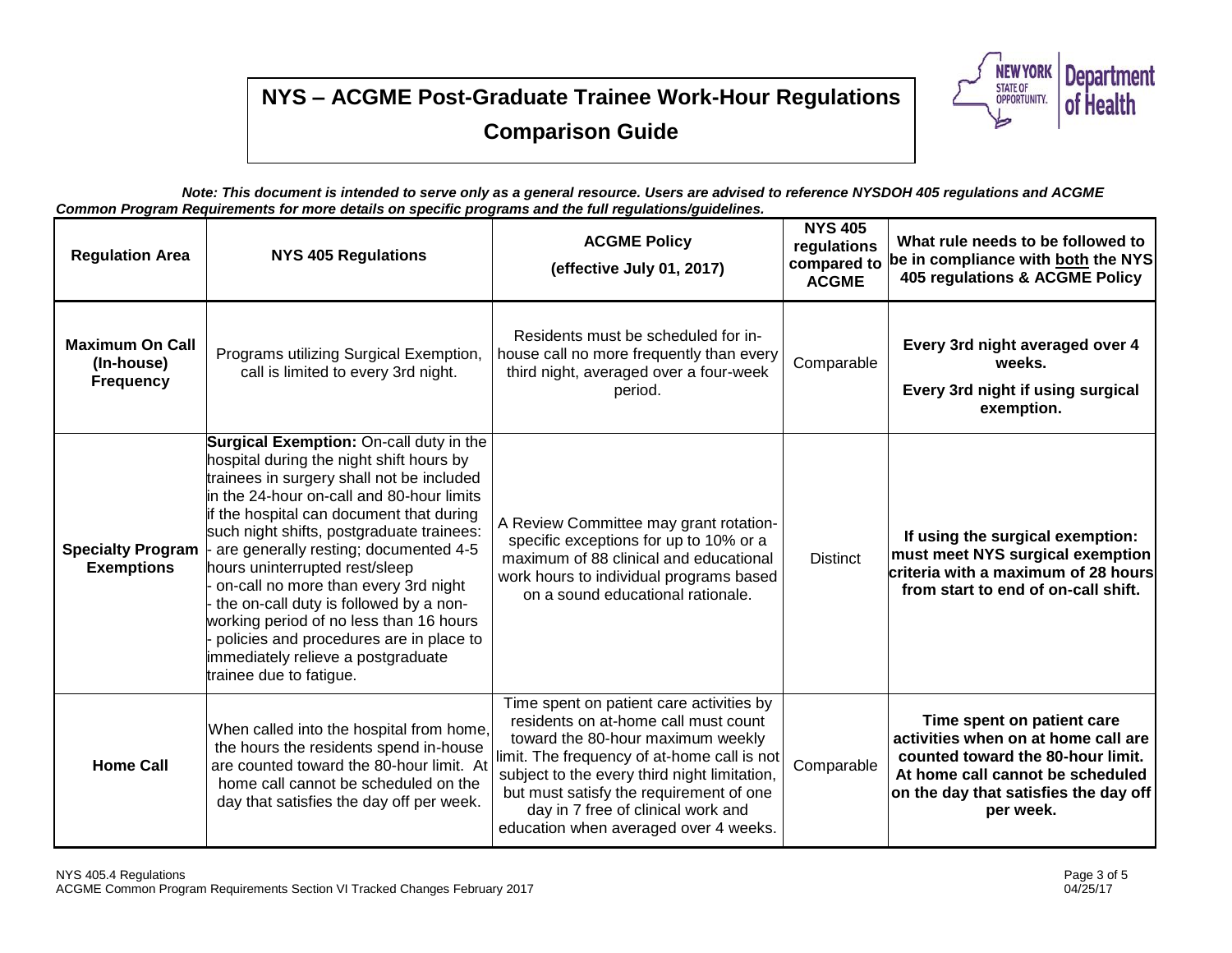

| <b>Regulation Area</b>                                   | <b>NYS 405 Regulations</b>                                                                                                                                                                                                                                                                                                     | <b>ACGME Policy</b><br>(effective July 01, 2017)                                                                                                                                                                                                                                                                                                             | <b>NYS 405</b><br>regulations<br>compared to<br><b>ACGME</b> | What rule needs to be followed to<br>be in compliance with both the NYS<br>405 regulations & ACGME Policy                                                                                                                                                                                                                                      |
|----------------------------------------------------------|--------------------------------------------------------------------------------------------------------------------------------------------------------------------------------------------------------------------------------------------------------------------------------------------------------------------------------|--------------------------------------------------------------------------------------------------------------------------------------------------------------------------------------------------------------------------------------------------------------------------------------------------------------------------------------------------------------|--------------------------------------------------------------|------------------------------------------------------------------------------------------------------------------------------------------------------------------------------------------------------------------------------------------------------------------------------------------------------------------------------------------------|
| <b>Night Float</b><br><b>Maximum</b><br><b>Frequency</b> | Night float must occur within the context<br>of the maximum work hours per week,<br>mandatory weekly time off, and<br>mandatory time off between work<br>periods.                                                                                                                                                              | Night float must occur within the context<br>of the 80-hour and one day off in 7<br>requirement. The maximum number of<br>consecutive weeks of night float and<br>maximum number of months of night float<br>per year may be further specified by the<br><b>Review Committee.</b>                                                                            | Comparable                                                   | Night float must occur within the<br>context of the maximum work<br>hours per week, mandatory weekly<br>time off, and mandatory time off<br>between work periods.<br>The maximum number of<br>consecutive weeks of night float<br>and maximum number of months of<br>night float per year may be further<br>specified by the Review Committee. |
| Maximum "High<br><b>Intensity" Shift</b>                 | No more than 12 consecutive work hours<br>per on-duty assignment in the ER.<br>Residents may remain on duty for up to 3<br>additional hours of transition time to be<br>used for transfer of patient care, rounds,<br>and educational activities. No new<br>patient care may be assigned during the<br>3-hour transition time. | While on duty in the emergency<br>department, residents may not work<br>longer than 12 consecutive hours. There<br>must be at least an equal period of<br>continuous time off between scheduled<br>work periods. A resident must not work<br>more than 60 scheduled hours per week<br>seeing patients in the ED and no more<br>than 72 total hours per week. | <b>Distinct</b>                                              | Up to 12 consecutive hours on duty<br>assignment in the ER, followed by<br>at least an equal period of<br>continuous time off.<br>No more than 60 scheduled hours<br>per week seeing patients in the ED<br>and no more than 72 total hours per<br>week.                                                                                        |